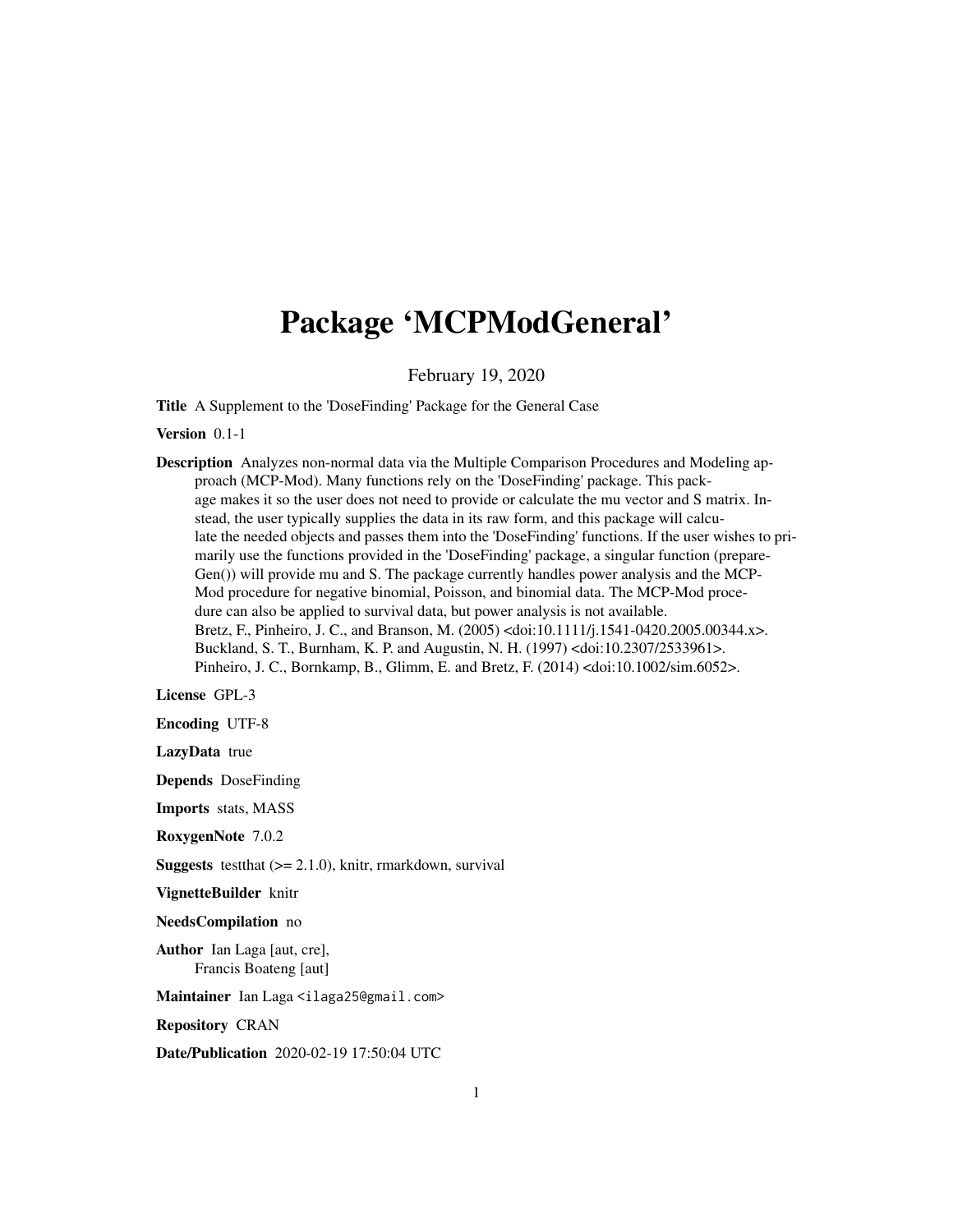## <span id="page-1-0"></span>R topics documented:

| Index | 18 |
|-------|----|

MCPModGeneral-package *A Supplement to the* DoseFinding *Package for the General Case*

#### **Description**

Analyzes non-normal data via the Multiple Comparison Procedures and Modeling approach ('MCP-Mod'). Many functions rely on the 'DoseFinding' package. This package makes it so the user does not need to prespecify or calculate the  $\mu$  vector and S matrix. Instead, the user typically supplies the data in its raw form, and this package will calculate the needed objects and pass them into the 'DoseFinding' functions. If the user wishes to primarily use the functions provided in the 'DoseFinding' package, a singular function ('prepareGen') will provide mu and S. The package currently handles power analysis and the 'MCP-Mod' procedure for negative binomial, Poisson, and binomial data. The 'MCP-Mod' procedure can also be applied to survival data, but power analysis is not available.

#### Details

| MCPModGeneral  |
|----------------|
| Package        |
| $0.1 - 1$      |
| $2020 - 2 - 9$ |
| $GPL-3$        |
|                |

The main functions are:

[prepareGen](#page-12-1): Calculates the  $\mu$  vector and S matrix to be supplied to regular MCPMod functions (e.g. MCPMod, MCTtest, planMod)

[MCPModGen](#page-2-1): Implements the full MCPMod procedure for raw negative binomial and binary data.

[planModPrepare](#page-8-1): Calculate the theoretical covariance matrix S.

[powMCTGen](#page-9-1): Calculates the power of the multiple contrast test.

[sampSizeMCTGen](#page-13-1): Calculates the sample size needed to reach the target power.

The secondary functions are:

[MCPModSurv](#page-5-1): Implements the full MCPMod procedure for basic survival data. This includes a Cox-PH model and parametric survival regression models. Power analysis is not available for the survival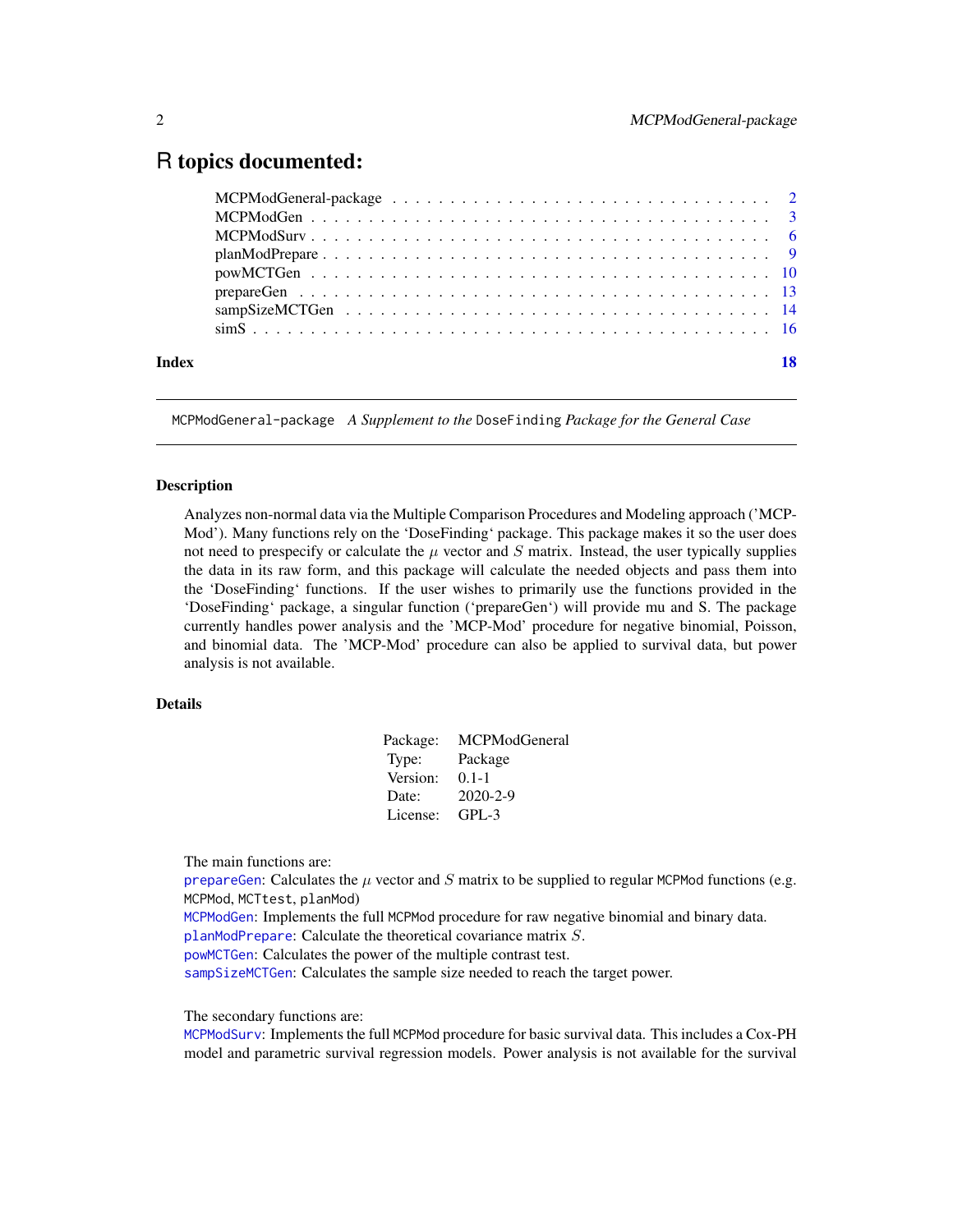#### <span id="page-2-0"></span>MCPModGen 3

data.

[simS](#page-15-1): A simulation based method for estimating the theoretical covariance matrices.

#### Author(s)

Ian Laga

Maintainer: Ian Laga <ilaga25@gmail.com>

#### References

Pinheiro, J. C., Bornkamp, B., Glimm, E. and Bretz, F. (2014) Model-based dose finding under model uncertainty using general parametric models, *Statistics in Medicine*, 33, 1646–1661

Buckland, S. T., Burnham, K. P. and Augustin, N. H. (1997). Model selection an integral part of inference, *Biometrics*, 53, 603–618

#### Examples

```
# Analyze the binary migraine data from the DoseFinding package.
data(migraine)
models = Mods(linear = NULL, emax = 1, quadratic = c(-0.004),
              doses = migraine$dose)
powMCTGen(migraine$ntrt, "binomial", "logit",
          Ntype = "actual", altModels = models)
sampSizeMCTGen("binomial", "logit", altModels = models, power = 0.8,
               Ntype = "arm", upperN = 30, verbose = TRUE)
# Now analyze using binomial weights
PFrate <- migraine$painfree/migraine$ntrt
migraine$pfrat = migraine$painfree / migraine$ntrt
MCPModGen("binomial","logit",returnS = TRUE, w = "ntrt", dose = "dose",
   resp = "pfrat", data = migraine, models = models, selModel = "aveAIC",
   Delta = 0.2)
```
<span id="page-2-1"></span>MCPModGen *MCPModGen - Multiple Comparison and Modeling (General Case)*

#### Description

This function allows the user to implement the MCPMod function on negative binomial, Poisson, and binary data, without having to write any additional code. If analyzing survival data, see the [MCPModSurv](#page-5-1) function.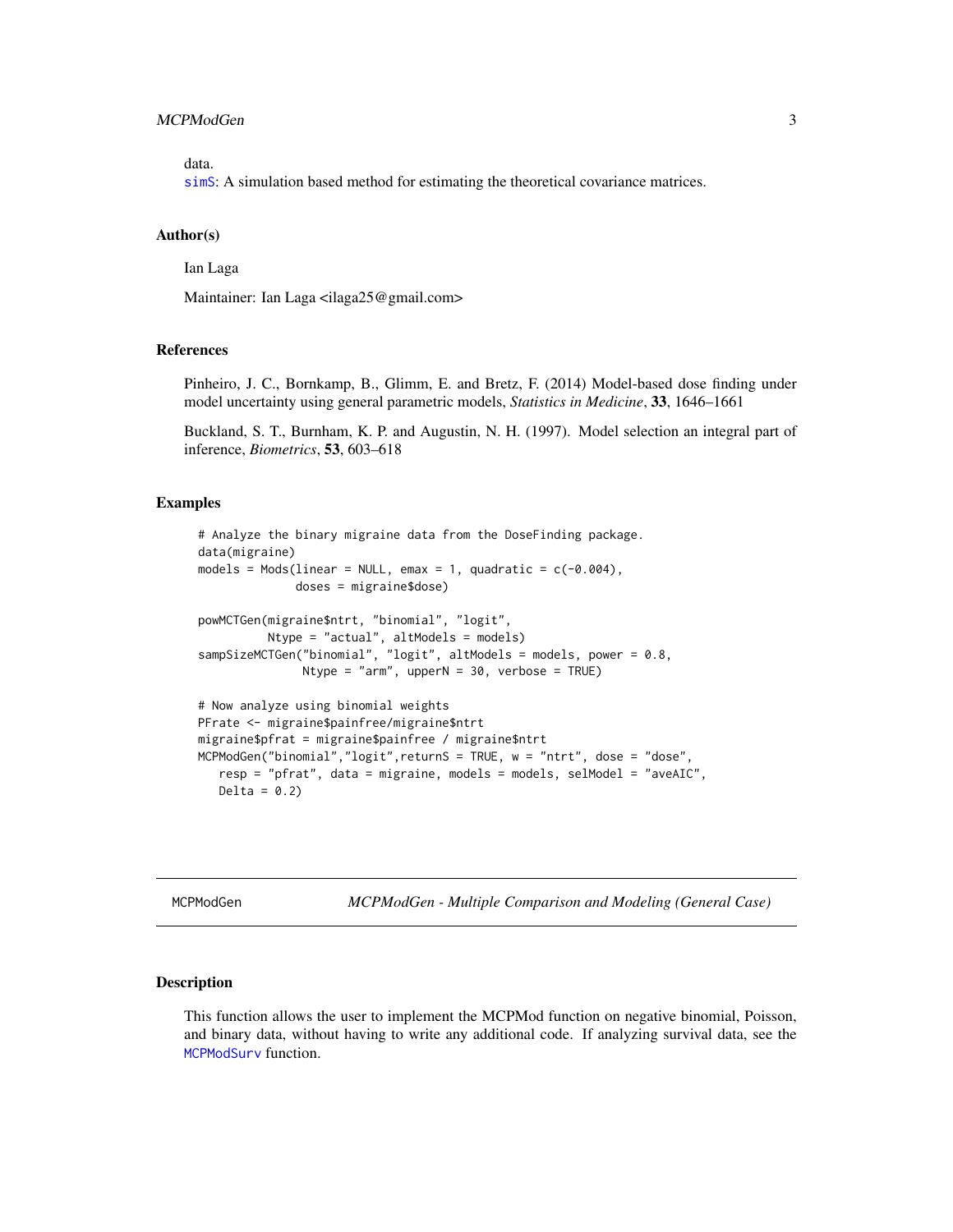#### Usage

```
MCPModGen(
 family = c("negative binomial", "binomial"),
 link = c("log", "logit", "probit", "cauchit", "cloglog", "identity", "log risk ratio",
   "risk ratio"),
 returnS = FALSE,
 w = NULL,dose,
 resp,
 data = NULL,
 models,
 addCovars = -1,
 placAdj = FALSE,selModel = c("AIC", "maxT", "aveAIC"),
 alpha = 0.025,
 df = NULL,critV = NULL,
 doseType = c("TD", "ED"),Delta,
 p,
 pVal = TRUE,alternative = c("one.sided", "two.sided"),
 na.action = na.fail,
 mvtcontrol = mvtnorm.control(),bnds,
 control = NULL,
 offset = NULL,
  ...
)
```

| family     | A character string containing the error distribution to be used in the model.                                                                                      |
|------------|--------------------------------------------------------------------------------------------------------------------------------------------------------------------|
| link       | A character string for the model link function.                                                                                                                    |
| returnS    | Logical determining whether muHat and SHat should be returned, in additional<br>to the MCPMod output.                                                              |
| W          | Either a numeric vector of the same length as dose and resp, or a character vector<br>denoting the column name in the data.                                        |
| dose, resp | Either vectors of equal length specifying dose and response values, or character<br>vectors specifying the names of variables in the data frame specified in data. |
| data       | Data frame with names specified in 'dose', 'resp', and optionally 'w'. If data is<br>not specified, it is assumed that 'dose' and 'resp' are numerical vectors     |
| models     | An object of class "Mods"', see Mods for details                                                                                                                   |
| addCovars  | Formula specifying additive linear covariates (e.g. $\sim$ factor(gender) $\cdot$ ).                                                                               |
| placAdj    | Logical specifying whether the provided by 'resp' are to be treated as placebo-<br>adjusted estimates.                                                             |

<span id="page-3-0"></span>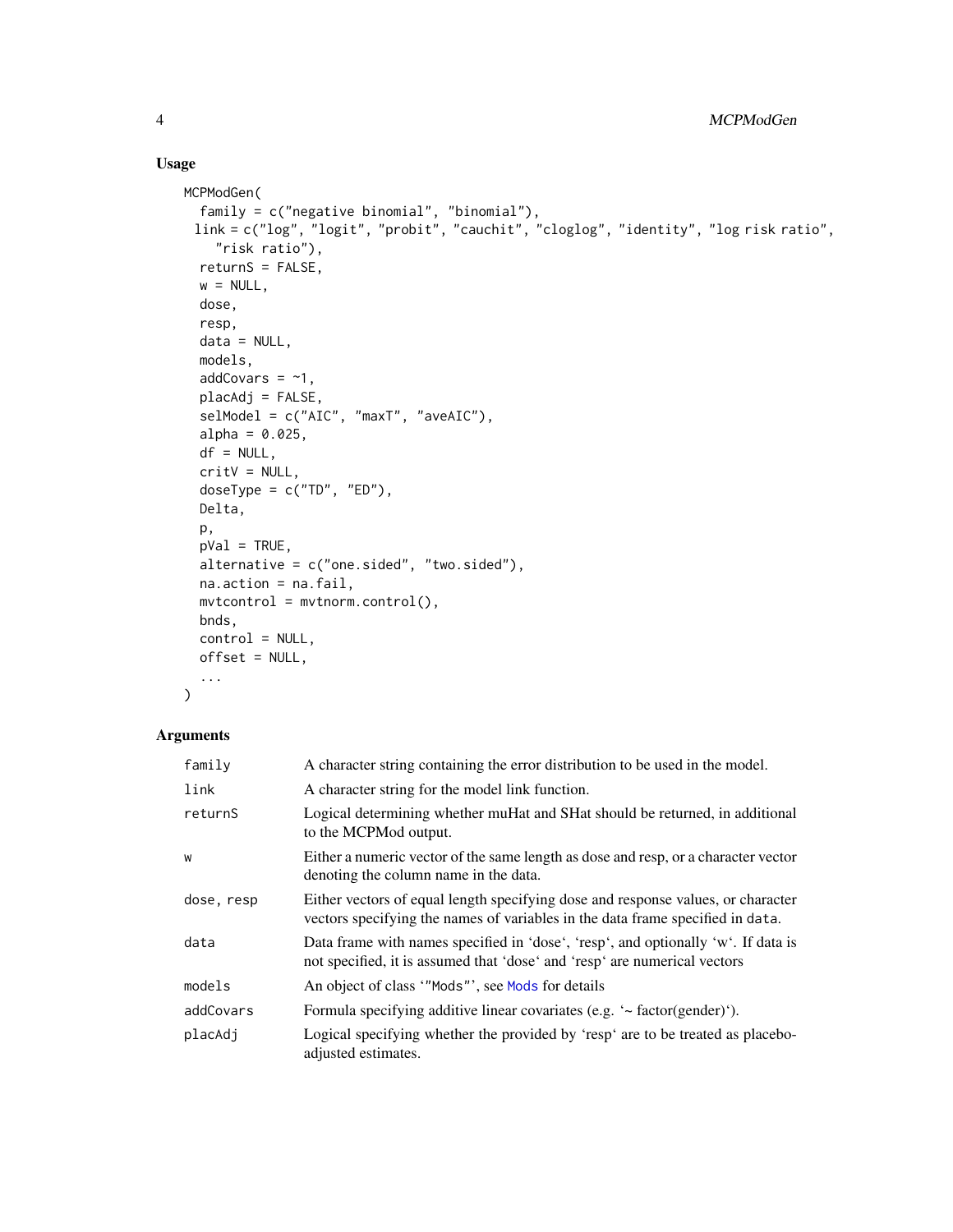<span id="page-4-0"></span>

| selModel    | Optional character vector specifying the model selection criterion for dose esti-<br>mation. Possible values are                                                                                                                                    |
|-------------|-----------------------------------------------------------------------------------------------------------------------------------------------------------------------------------------------------------------------------------------------------|
|             | • AIC: Selects model with smallest AIC (this is the default)                                                                                                                                                                                        |
|             | • maxT: Selects the model corresponding to the largest t-statistic.                                                                                                                                                                                 |
|             | • aveAIC: Uses a weighted average of the models corresponding to the sig-<br>nificant contrasts. The model weights are chosen by the formula: $w_i =$<br>$\exp(-0.5AIC_i)/\sum_i(\exp(-0.5AIC_i))$ See Buckland et al. (1997) for de-<br>tails.     |
|             | For 'type = "general"' the "gAIC" is used.                                                                                                                                                                                                          |
| alpha       | Significance level for the multiple contrast test                                                                                                                                                                                                   |
| df          | An optional numeric value specifying the degrees of freedom. Infinite degrees<br>of freedom ('df=Inf', the default), correspond to the multivariate normal distri-<br>bution.                                                                       |
| critV       | Supply a pre-calculated critical value. If this argument is NULL, no critical<br>value will be calculated and the test decision is based on the p-values. If 'critV<br>= TRUE' the critical value will be calculated.                               |
| doseType    | 'doseType' determines the dose to estimate, ED or TD (see also Mods), and<br>'Delta' and 'p' need to be specified depending on whether TD or ED is to be<br>estimated. See TD and ED for details.                                                   |
| Delta       | 'doseType' determines the dose to estimate, ED or TD (see also Mods), and<br>'Delta' and 'p' need to be specified depending on whether TD or ED is to be<br>estimated. See TD and ED for details.                                                   |
| р           | 'doseType' determines the dose to estimate, ED or TD (see also Mods), and<br>'Delta' and 'p' need to be specified depending on whether TD or ED is to be<br>estimated. See TD and ED for details.                                                   |
| pVal        | Logical determining, whether p-values should be calculated.                                                                                                                                                                                         |
| alternative | Character determining the alternative for the multiple contrast trend test.                                                                                                                                                                         |
| na.action   | A function which indicates what should happen when the data contain NAs.                                                                                                                                                                            |
| mvtcontrol  | A list specifying additional control parameters for the 'qmvt' and 'pmvt' calls in<br>the code, see also mytnorm. control for details.                                                                                                              |
| bnds        | Bounds for non-linear parameters. This needs to be a list with list entries corre-<br>sponding to the selected bounds. The names of the list entries need to correspond<br>to the model names. The defBnds function provides the default selection. |
| control     | Control list for the optimization.<br>A list with entries: "nlminbcontrol", "optimizetol" and "gridSize".                                                                                                                                           |
|             | The entry niminbcontrol needs to be a list and is passed directly to control argu-<br>ment in the nlminb function, that is used internally for models with 2 nonlinear<br>parameters (e.g. sigmoid Emax or beta model).                             |
|             | The entry optimizetol is passed directly to the tol argument of the optimize func-<br>tion, which is used for models with 1 nonlinear parameters (e.g. Emax or expo-<br>nential model).                                                             |
|             | The entry gridSize needs to be a list with entries dim1 and dim2 giving the size<br>of the grid for the gridsearch in 1d or 2d models.                                                                                                              |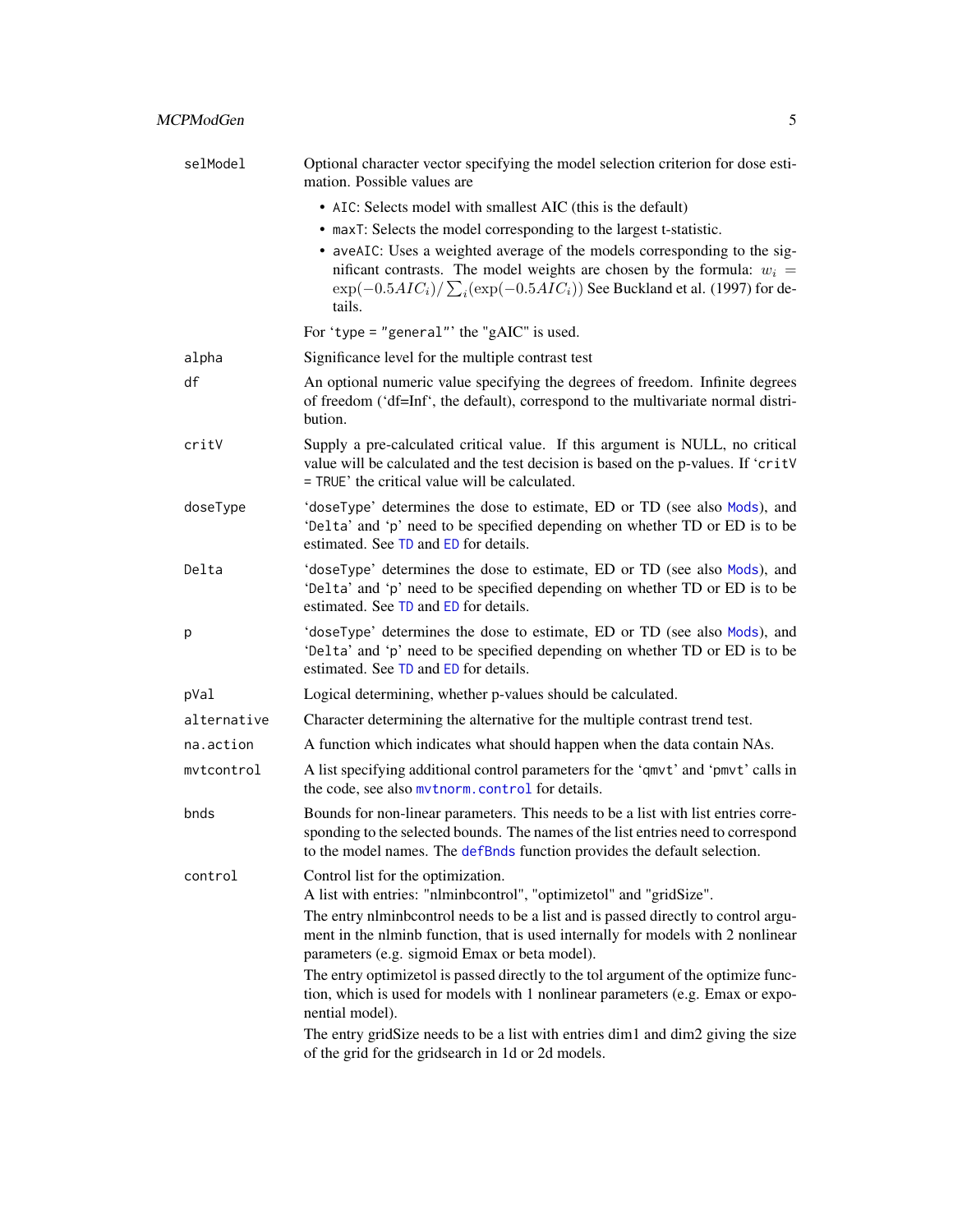<span id="page-5-0"></span>

| offset | Either a numeric vector of the same length as dose and resp, or a character vector<br>denoting the column name in the data.                                                                          |
|--------|------------------------------------------------------------------------------------------------------------------------------------------------------------------------------------------------------|
| .      | Additional arguments to be passed to glm or glm. nb. This is especially useful<br>when a fitting error is returned. In these cases, it may be useful to supply a<br>start vector for the parameters. |

#### Details

This function works by first fitting a glm with the chosen family and link. The  $\mu$  vector and S matrix are extracted from the glm, and these values are supplied to the MCPMod function, along with all user-defined arguments.

Currently, the function can take the negative binomial and Poisson family with a log, sqrt, identity, risk ratio, and log risk ratio links, or a bernoulli family with a log, logit, probit, cauchit, cloglog-link, identity, risk ratio, and log risk ratio links.

#### Value

An object of class MCPMod if 'returnS = FALSE'. Otherwise, a list containing an object of class MCPMod, the numeric vector  $\mu$ , and the numeric matrix  $S$ .

#### References

Buckland, S. T., Burnham, K. P. and Augustin, N. H. (1997). Model selection an integral part of inference, *Biometrics*, 53, 603–618

#### Examples

```
# Analyze the binary migraine data from the DoseFinding package.
data(migraine)
models = Mods(linear = NULL, emax = 1, quadratic = c(-0.004), doses = migraine$dose)
# Now analyze using binomial weights
PFrate <- migraine$painfree/migraine$ntrt
migraine$pfrat = migraine$painfree / migraine$ntrt
MCPModGen("binomial","logit",returnS = TRUE, w = "ntrt", dose = "dose",
   resp = "pfrat", data = migraine, models = models, selModel = "aveAIC",
  Delta = 0.2)
```
<span id="page-5-1"></span>MCPModSurv *MCPModSurv - Multiple Comparison and Modeling for Coxph and Parametric Survival Models*

#### Description

This function allows the user to implement the MCPMod function on a Cox proportional hazards regression model and a parametric survival model. The function works very similarly to [MCPModGen](#page-2-1), but is unique enough in terms of the data and the parameters to warrant its own function.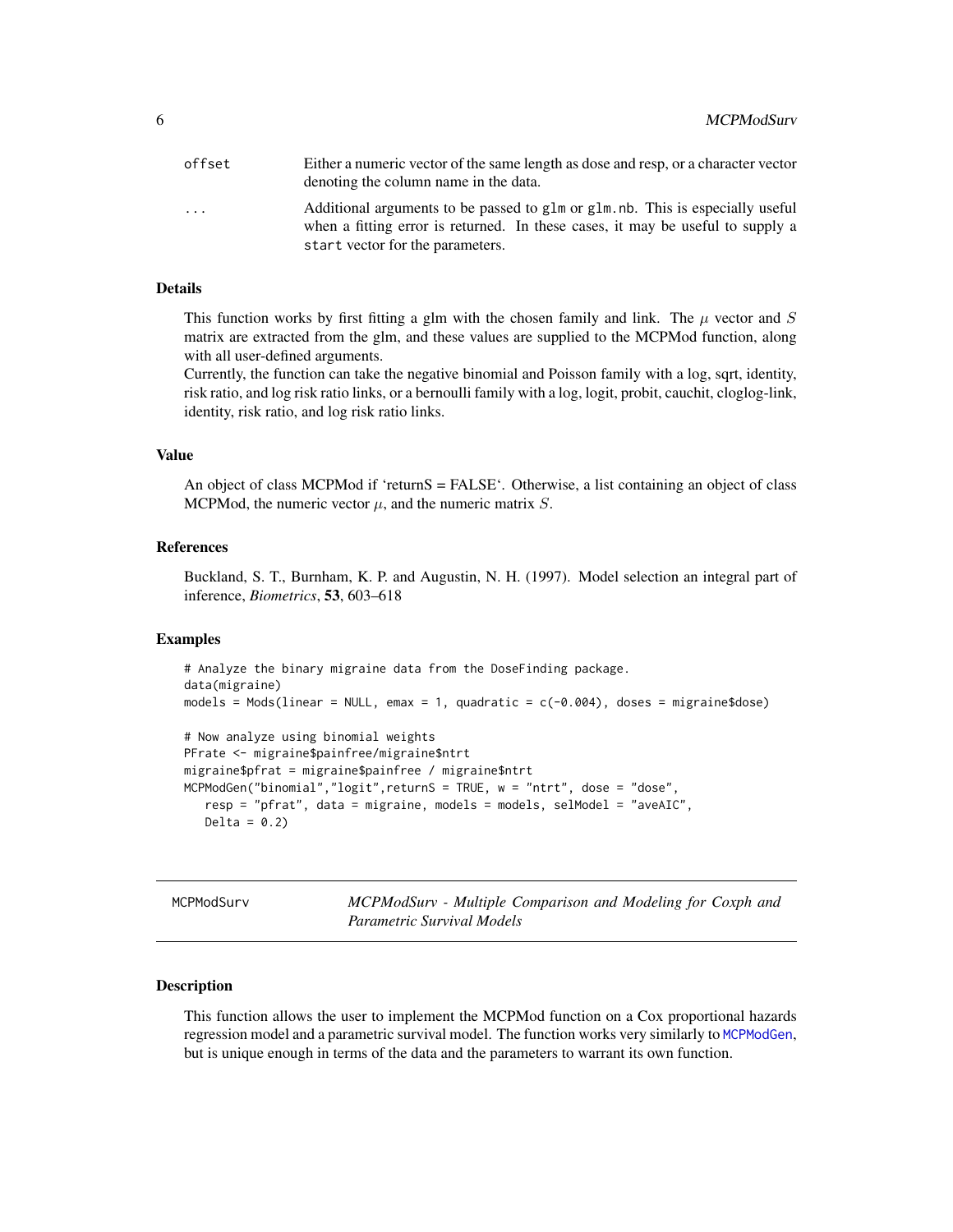### <span id="page-6-0"></span>MCPModSurv 7

### Usage

```
MCPModSurv(
 model = c("coxph", "parametric"),
 dist = NULL,returnS = FALSE,
 dose,
 resp,
 status,
 data = NULL,
 models,
 placAdj = FALSE,
 selModel = c("AIC", "maxT", "aveAIC"),
 alpha = 0.025,
 df = NULL,critV = NULL,doseType = c("TD", "ED"),
 Delta,
 p,
 pVal = TRUE,alternative = c("one.sided", "two.sided"),
 na.action = na.fail,
 mvtcontrol = mvtnorm.control(),
 bnds,
 control = NULL,
  ...
)
```

| model              | A character string containing the survival regression model.                                                                                                                                                                                                                                                    |
|--------------------|-----------------------------------------------------------------------------------------------------------------------------------------------------------------------------------------------------------------------------------------------------------------------------------------------------------------|
| dist               | A character string for the distribution, in the case when model is "paramet-<br>ric". Must be one of "weibull", "exponential", "gaussian", "logistic",<br>"lognormal", or "loglogistic".                                                                                                                        |
| returnS            | Logical determining whether muHat and SHat should be returned, in additional<br>to the MCPMod output.                                                                                                                                                                                                           |
| dose, resp, status |                                                                                                                                                                                                                                                                                                                 |
|                    | Either character strings specifying the names of the respective columns in the<br>data data frame, or numeric vectors of equal length containing their respective<br>values. status refers to whether an observation was censored or not. If no<br>observations were censored, status should be a vector of 1s. |
| data               | Data frame with names specified in 'dose', 'resp', and optionally 'w'. If data is<br>not specified, it is assumed that 'dose' and 'resp' are numerical vectors                                                                                                                                                  |
| models             | An object of class "Mods", see Mods for details                                                                                                                                                                                                                                                                 |
| placAdj            | Logical specifying whether the provided by 'resp' are to be treated as placebo-<br>adjusted estimates.                                                                                                                                                                                                          |
| selModel           | Optional character vector specifying the model selection criterion for dose esti-<br>mation. Possible values are                                                                                                                                                                                                |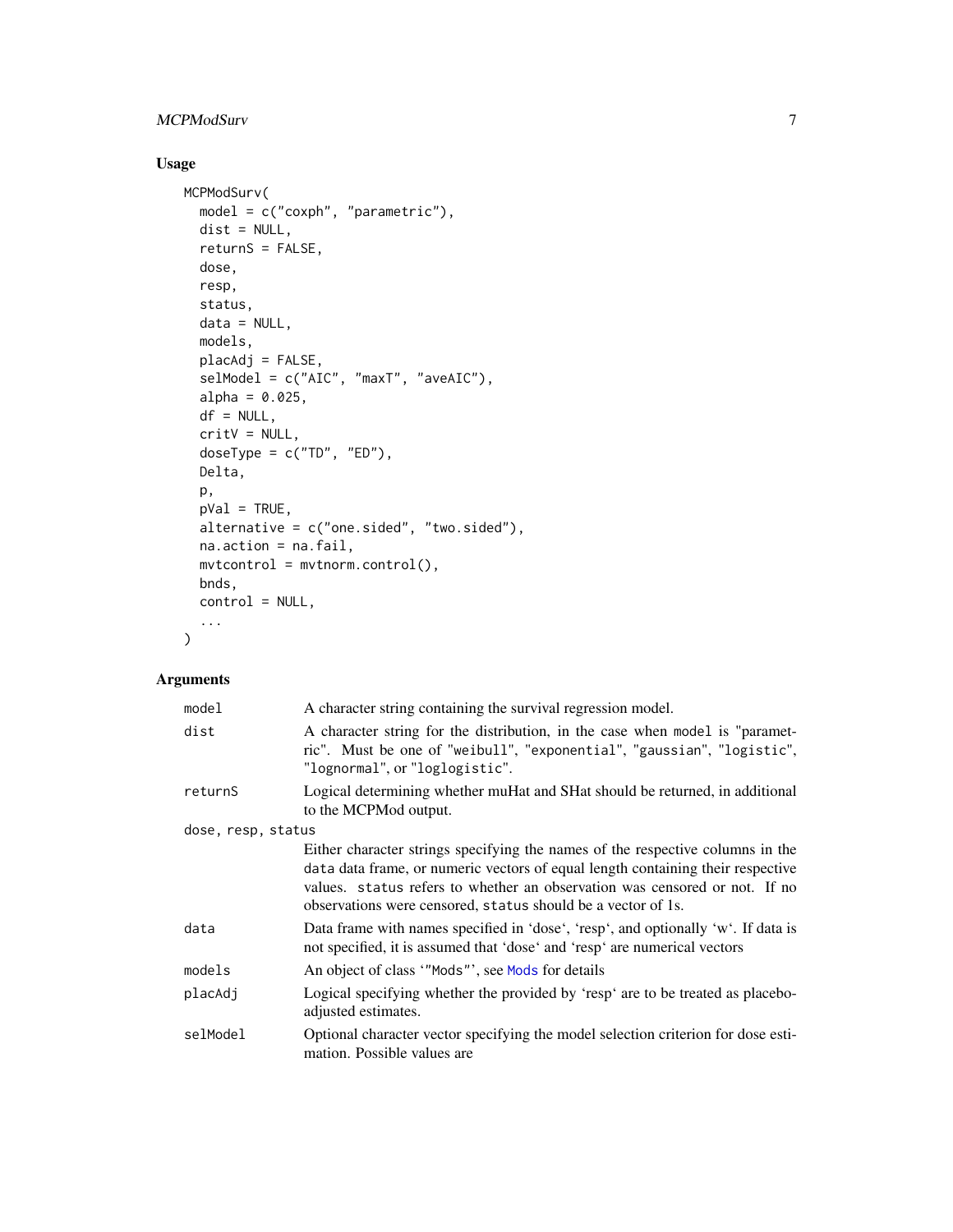<span id="page-7-0"></span>

|             | • AIC: Selects model with smallest AIC (this is the default)                                                                                                                                                                                        |
|-------------|-----------------------------------------------------------------------------------------------------------------------------------------------------------------------------------------------------------------------------------------------------|
|             | • maxT: Selects the model corresponding to the largest t-statistic.                                                                                                                                                                                 |
|             | • aveAIC: Uses a weighted average of the models corresponding to the sig-<br>nificant contrasts. The model weights are chosen by the formula: $w_i =$<br>$\exp(-0.5AIC_i)/\sum_i(\exp(-0.5AIC_i))$ See Buckland et al. (1997) for de-<br>tails.     |
|             | For 'type = "general"' the "gAIC" is used.                                                                                                                                                                                                          |
| alpha       | Significance level for the multiple contrast test                                                                                                                                                                                                   |
| df          | An optional numeric value specifying the degrees of freedom. Infinite degrees<br>of freedom ('df=Inf', the default), correspond to the multivariate normal distri-<br>bution.                                                                       |
| critV       | Supply a pre-calculated critical value. If this argument is NULL, no critical<br>value will be calculated and the test decision is based on the p-values. If 'critV<br>= TRUE' the critical value will be calculated.                               |
| doseType    | 'doseType' determines the dose to estimate, ED or TD (see also Mods), and<br>'Delta' and 'p' need to be specified depending on whether TD or ED is to be<br>estimated. See TD and ED for details.                                                   |
| Delta       | 'doseType' determines the dose to estimate, ED or TD (see also Mods), and<br>'Delta' and 'p' need to be specified depending on whether TD or ED is to be<br>estimated. See TD and ED for details.                                                   |
| р           | 'doseType' determines the dose to estimate, ED or TD (see also Mods), and<br>'Delta' and 'p' need to be specified depending on whether TD or ED is to be<br>estimated. See TD and ED for details.                                                   |
| pVal        | Logical determining, whether p-values should be calculated.                                                                                                                                                                                         |
| alternative | Character determining the alternative for the multiple contrast trend test.                                                                                                                                                                         |
| na.action   | A function which indicates what should happen when the data contain NAs.                                                                                                                                                                            |
| mvtcontrol  | A list specifying additional control parameters for the 'qmvt' and 'pmvt' calls in<br>the code, see also mythorm.control for details.                                                                                                               |
| bnds        | Bounds for non-linear parameters. This needs to be a list with list entries corre-<br>sponding to the selected bounds. The names of the list entries need to correspond<br>to the model names. The defBnds function provides the default selection. |
| control     | Control list for the optimization.<br>A list with entries: "nlminbcontrol", "optimizetol" and "gridSize".                                                                                                                                           |
|             | The entry niminbcontrol needs to be a list and is passed directly to control argu-<br>ment in the nlminb function, that is used internally for models with 2 nonlinear<br>parameters (e.g. sigmoid Emax or beta model).                             |
|             | The entry optimizetol is passed directly to the tol argument of the optimize func-<br>tion, which is used for models with 1 nonlinear parameters (e.g. Emax or expo-<br>nential model).                                                             |
|             | The entry gridSize needs to be a list with entries dim1 and dim2 giving the size<br>of the grid for the gridsearch in 1d or 2d models.                                                                                                              |
|             | Additional arguments to be passed to coxph or survreg. This is especially<br>useful when a fitting error is returned.                                                                                                                               |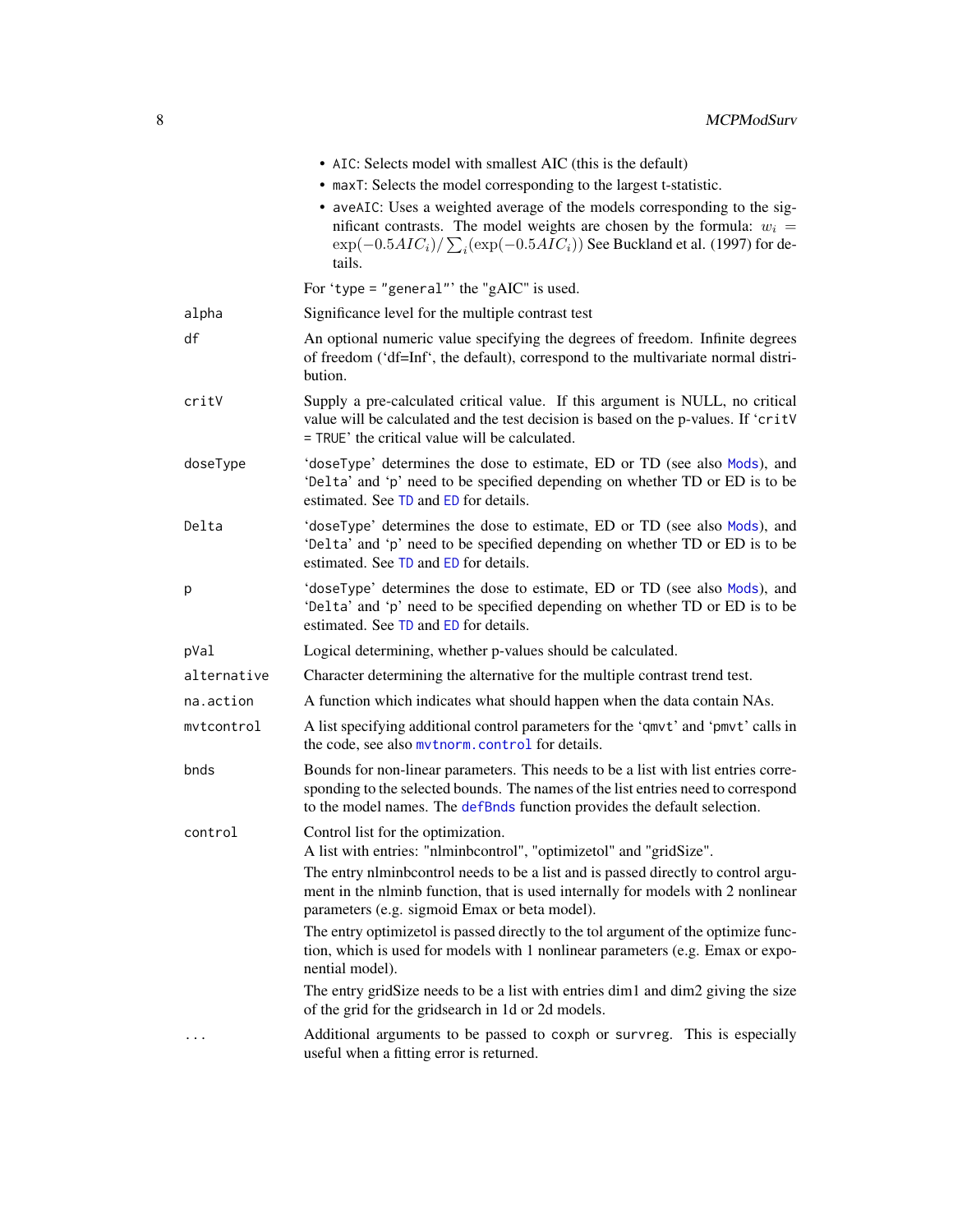#### <span id="page-8-0"></span>planModPrepare 9

#### Details

'MCPModSurv' works by making calls to 'coxph', 'survreg', and 'Surv' from the 'survival' package. After retrieving coefficient estimates and the estimated covariance matrix, values are passed into the 'MCPMod' function from the 'DoseFinding' package.

#### Value

An object of class MCPMod if returnS = FALSE. Otherwise, a list containing an object of class MCPMod, the numeric vector  $\mu$ , and the numeric matrix S.

<span id="page-8-1"></span>

planModPrepare *Return the S Matrix for a Theoretical DR-Curve*

#### Description

This function is useful for several DoseFinding functions, but particular for planMod. Given the true dose-response curve at specified doses, this function will calculate and return the S matrix associated with the specified distribution. If an object of class Mods is provided in the models argument, then a list of S matrices will be returned.

#### Usage

```
planModPrepare(
  nSample,
  family = c("negative binomial", "binomial", "poisson"),
  link = c("log", "logit", "sqrt", "probit", "cauchit", "cloglog", "identity",
    "risk ratio", "log risk ratio"),
  modelPar = NULL,
  theoResp = NULL,
  doses = NULL,
 Ntype = c("arm", "total", "actual"),
  alRatio = NULL,
 placeff = NULL,models = NULL,
  verbose = FALSE,
  offset = NULL\mathcal{L}
```

| nSample  | An integer if Ntype is 'arm' or 'total', or a numerical vector of patient alloca-<br>tions for each arm if Ntype is 'actual'.                                                                                                           |
|----------|-----------------------------------------------------------------------------------------------------------------------------------------------------------------------------------------------------------------------------------------|
| family   | A character string containing the error distribution to be used in the model.                                                                                                                                                           |
| link     | A character string for the model link function.                                                                                                                                                                                         |
| modelPar | A numeric vector containing the additional parameters for the family argument.<br>If the family is negative binomial, the dispersion parameter should be supplied.<br>If the family is binomial, no model parameter should be supplied. |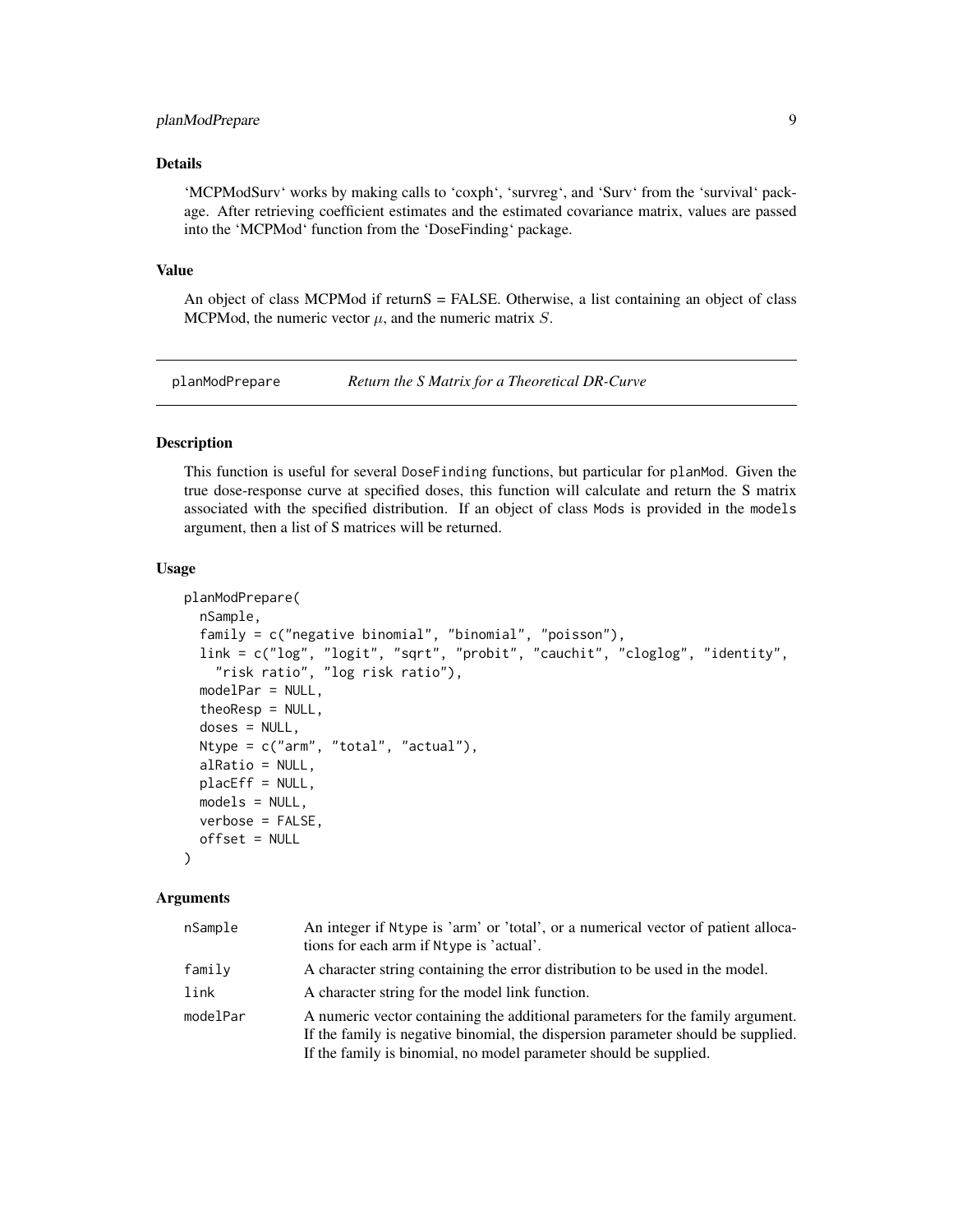<span id="page-9-0"></span>

| theoResp | A numerical vector of theoretical response values, on the transformed scale (e.g.<br>on the log-scale for the negative binomial family). This should be the same<br>length as the doses argument.                                                                                                                                                                 |
|----------|-------------------------------------------------------------------------------------------------------------------------------------------------------------------------------------------------------------------------------------------------------------------------------------------------------------------------------------------------------------------|
| doses    | A numerical vector of doses, corresponding to the theoretical response values<br>provided.                                                                                                                                                                                                                                                                        |
| Ntype    | One of 'arm', 'total', or 'actual'. See documentation for Ntype in powmers for de-<br>scriptions of 'arm' and 'total'. For 'actual', the nSample should be a numerical<br>vector containing the actual patient allocation for each dose provided.                                                                                                                 |
| alRatio  | A numeric vector specifying the ratios between the patient allocation for the<br>specified doses.                                                                                                                                                                                                                                                                 |
| placEff  | A numeric value of the placebo effect. This is needed only when the link is risk<br>ratio.                                                                                                                                                                                                                                                                        |
| models   | Instead of supplying a theoretical dose-response curve and doses, an object of<br>class Mods may be provided. The doses will be pulled from this object, along<br>with the responses at the doses.                                                                                                                                                                |
| verbose  | A logical specifying whether the patient allocation should be printed, in addition<br>to the results.                                                                                                                                                                                                                                                             |
| offset   | A positive numeric value specifying the offset term for the negative binomial<br>distribution. If offset = NULL (the default), then the offset has no effect. The-<br>oretically, the offset should be a numeric vector the same length as the number<br>of observations, but for planning purposes, it is unlikely to know the individual<br>offsets in advance. |

#### Value

A numeric S matrix, or a list S matrices, for each model is models.

#### Examples

```
dose.vec = c(0, 5, 10, 20, 30, 40)models.full = Mods(doses = dose.vec, linear = NULL,
      sigEmax = rbind(c(9, 2), c(6, 3)),emax = 0.8,
     quadratic = -0.02,
      placeff = 0, maxEff = 2)planModPrepare(30, 'negative binomial', 'log', 0.3, getResp(models.full)[,3],
      dose.vec, 'arm')
```
<span id="page-9-1"></span>powMCTGen *Calculate Power for Multiple Contrast Test (General Case)*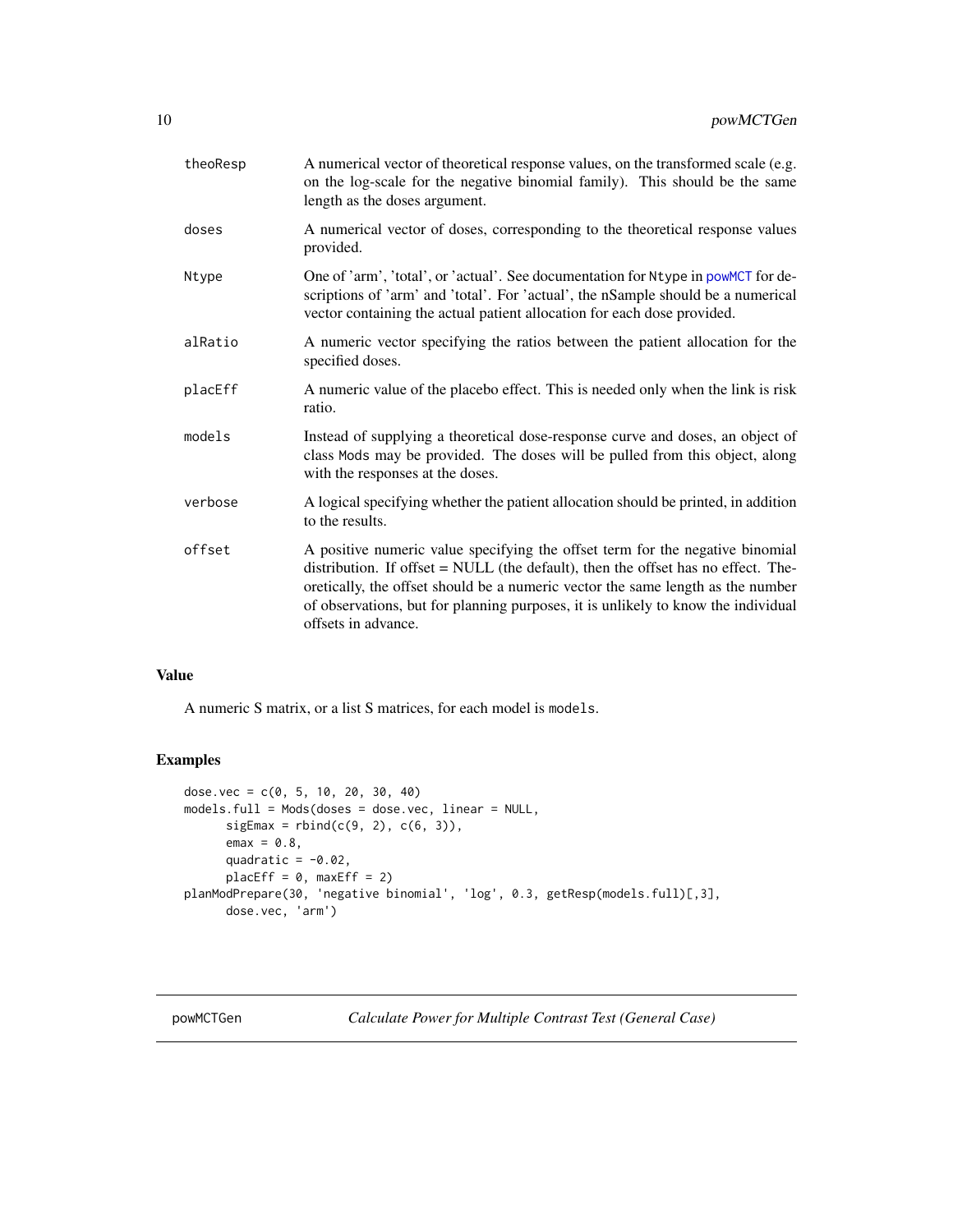#### Description

Like the powMCT function, this function allows the user to calculate power for a multiple contrast test for a set of specified alternatives for the general case, but without specifying and S matrix. The user supplies the patient allocation, the alternative models, and any parameters needed for the distribution family (e.g. the dispersion parameter for the negative binomial distribution). The function works by calculating the  $\mu$  and S for each model in the alternative models and supplying the calculated values to the powMCT function from the DoseFinding package, forwarding relevant arguments.

This function also allows a new Ntype, namely 'actual'. If nSample is a vector and Ntype is 'actual', the function interprets nSample to be the exact patient allocation. This is useful for slightly modifying patient allocation and avoiding messy ratios.

Furthermore, the function also accepts a theoResp and doses argument, which together describe the theoretical dose-response relationship. The returned power is the probability of accepting at least one of the models specified in altModels.

#### Usage

```
powMCTGen(
 nSample,
  family = c("negative binomial", "binomial", "poisson"),
 link = c("log", "logit", "sqrt", "probit", "cauchit", "cloglog", "identity",
    "risk ratio", "log risk ratio"),
  modelPar = NULL,
 placEff = NULL,
  theoResp = NULL,
  doses = NULL,
  Ntype = c("arm", "total", "actual"),
  alRatio = NULL,
  altModels,
  alpha = 0.025,
  df = NULL,critV = TRUE,alternative = c("one.sided", "two.sided"),
  verbose = FALSE,
  offset = NULL
)
```

| nSample  | An integer if Ntype is 'arm' or 'total', or a numerical vector of patient alloca-<br>tions for each arm if Ntype is 'actual'.                                                                                                           |
|----------|-----------------------------------------------------------------------------------------------------------------------------------------------------------------------------------------------------------------------------------------|
| family   | A character string containing the error distribution to be used in the model.                                                                                                                                                           |
| link     | A character string for the model link function.                                                                                                                                                                                         |
| modelPar | A numeric vector containing the additional parameters for the family argument.<br>If the family is negative binomial, the dispersion parameter should be supplied.<br>If the family is binomial, no model parameter should be supplied. |
| placEff  | A numeric value specifying the mean response at the placebo This is required if<br>$\text{link} = \text{'risk ratio'}$ and ignored otherwise.                                                                                           |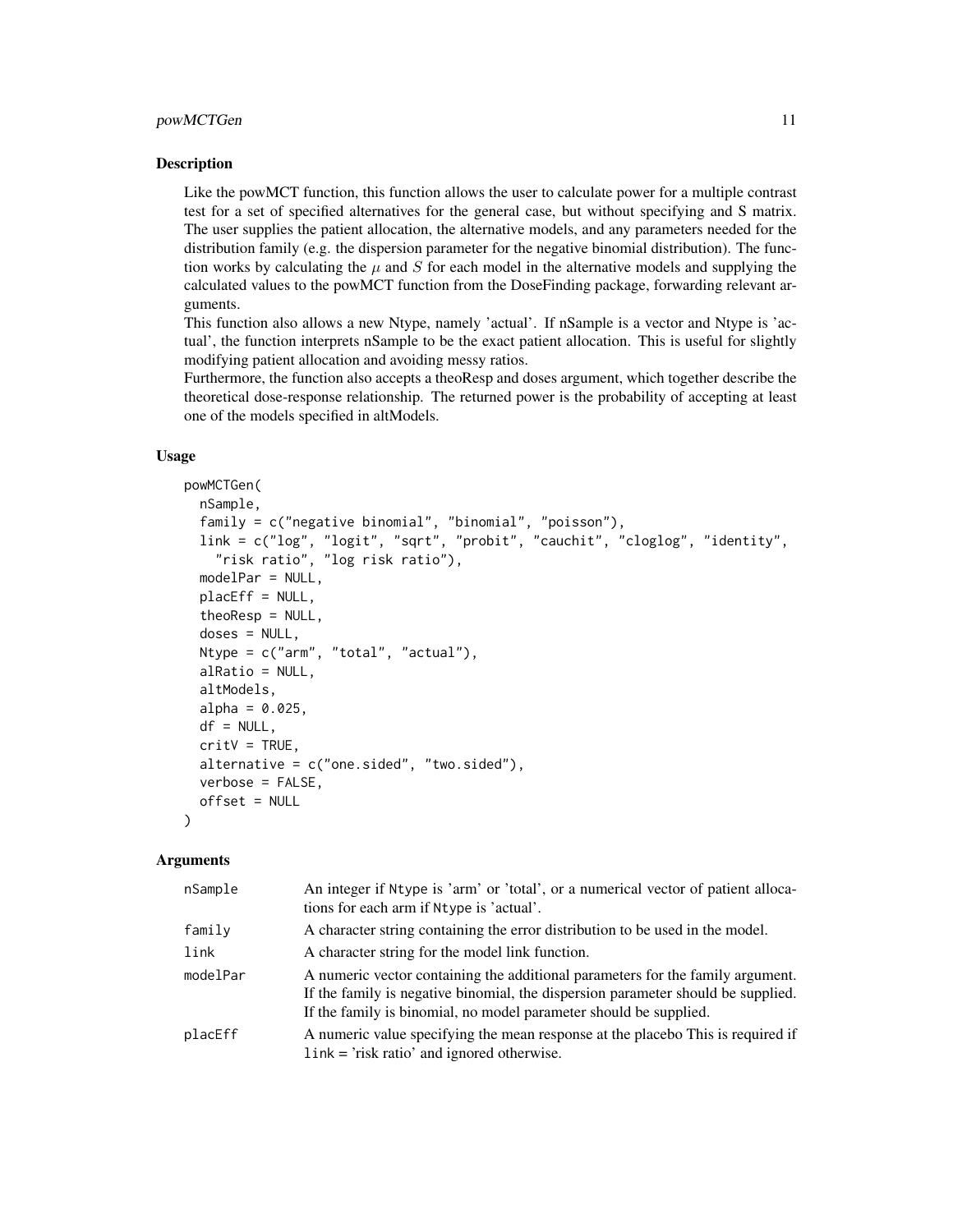<span id="page-11-0"></span>

| theoResp    | A numerical vector of theoretical response values, on the transformed scale (e.g.<br>on the log-scale for the negative binomial family). This should be the same<br>length as the doses argument.                                                                                                                                                                |
|-------------|------------------------------------------------------------------------------------------------------------------------------------------------------------------------------------------------------------------------------------------------------------------------------------------------------------------------------------------------------------------|
| doses       | A numerical vector of doses, corresponding to the theoretical response values<br>provided.                                                                                                                                                                                                                                                                       |
| Ntype       | One of 'arm', 'total', or 'actual'. See documentation for Ntype in powMCT for de-<br>scriptions of 'arm' and 'total'. For 'actual', the nSample should be a numerical<br>vector containing the actual patient allocation for each dose provided.                                                                                                                 |
| alRatio     | Vector describing the relative patient allocations to the dose groups up to pro-<br>portionality, e.g. rep(1, length(doses)) corresponds to balanced allocations.                                                                                                                                                                                                |
| altModels   | An object of class Mods, defining the mean vectors under which the power<br>should be calculated.                                                                                                                                                                                                                                                                |
| alpha       | Significance level to use.                                                                                                                                                                                                                                                                                                                                       |
| df          | Degrees of freedom to assume.                                                                                                                                                                                                                                                                                                                                    |
| critV       | Critical value, if equal to TRUE the critical value will be calculated. Otherwise<br>one can directly specify the critical value here.                                                                                                                                                                                                                           |
| alternative | Character determining the alternative for the multiple contrast trend test.                                                                                                                                                                                                                                                                                      |
| verbose     | A logical specifying whether the patient allocation should be printed, in addition<br>to the results.                                                                                                                                                                                                                                                            |
| offset      | A positive numeric value specifying the offset term for the negative binomial<br>distribution. If offset $= 1$ (the default), then the offset has no effect. Theoret-<br>ically, the offset should be a numeric vector the same length as the number of<br>observations, but for planning purposes, it is unlikely to know the individual<br>offsets in advance. |

#### Value

Numeric containing the calculated power values

#### Examples

```
dose.vec = c(0, 5, 10, 20, 30, 40)models.full = Mods(doses = dose.vec, linear = NULL,
      sigEmax = rbind(c(9, 2), c(6, 3)),emax = 0.8,
      quadratic = -0.02,
      placeff = 0, maxEff = 2)## Calculate the power using the responses and doses specified in Mods
powMCTGen(30, 'negative binomial', 'log', modelPar = 0.1, Ntype = 'arm',
      alpha = 0.05, altModels = models.full)
## Calculate the power at theoretical dose-response values
powMCTGen(30, 'negative binomial', 'log', modelPar = 0.1,
      theoResp = c(0, 0.01, 0.02, 1, 1.6, 1.8), doses = c(0, 10, 20, 30, 40, 50),
      alpha = 0.05, altModels = models.full)
```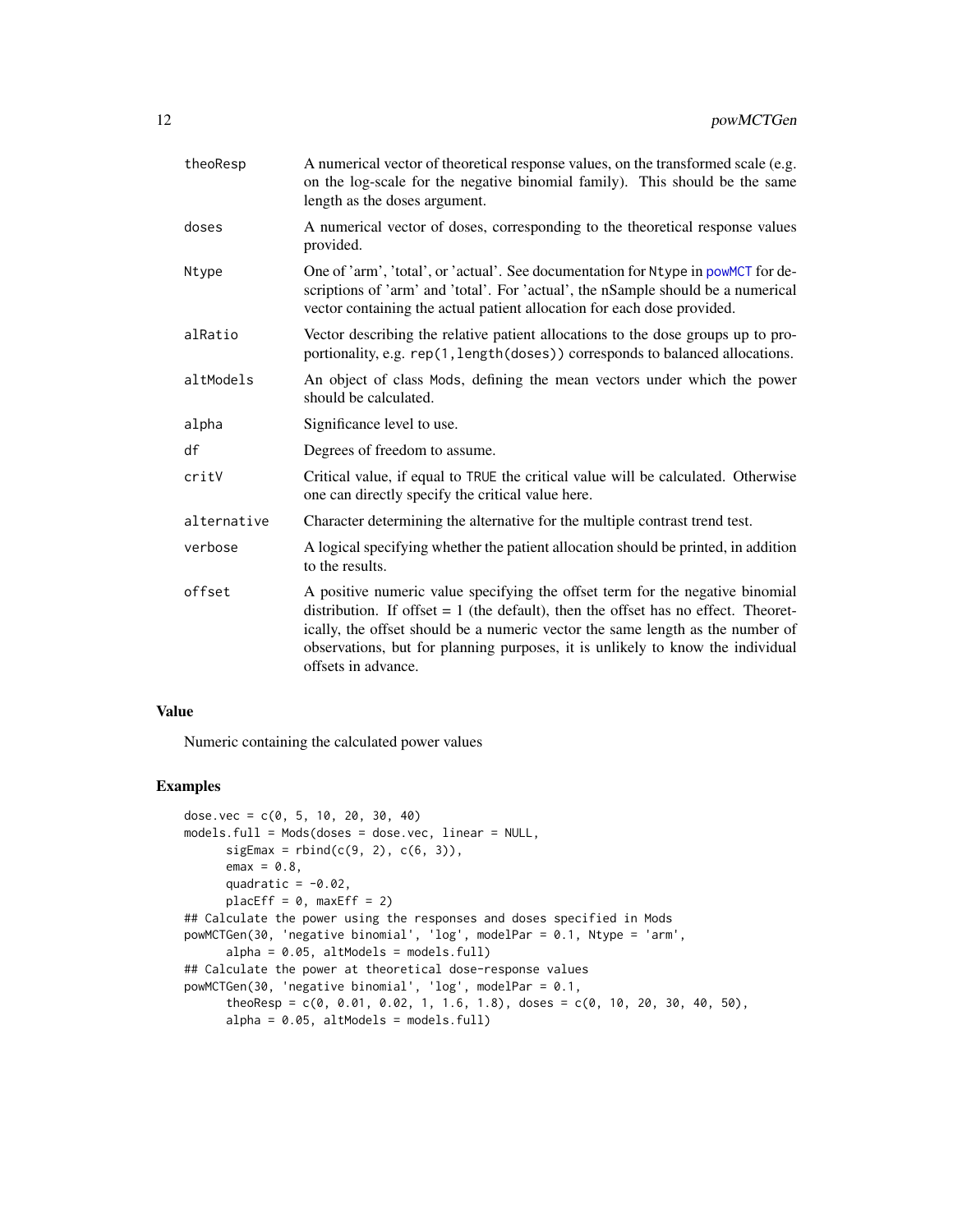#### <span id="page-12-1"></span><span id="page-12-0"></span>Description

This function serves as an alternative for using the MCPModGen function directly for general data. The function returns the estimates for  $\mu$  and  $S$ , which are needed for MCPMod.

#### Usage

```
prepareGen(
  family = c("negative binomial", "binomial", "poisson"),
 link = c("log", "logit", "probit", "cauchit", "cloglog", "identity", "log risk ratio",
    "risk ratio", "sqrt"),
 w = NULL,dose,
  resp,
  data = NULL,addCovars = -1,
 placAdj = FALSE,
 offset = NULL,
  ...
)
```

| family    | A character string containing the error distribution to be used in the model.                                                                                                                        |
|-----------|------------------------------------------------------------------------------------------------------------------------------------------------------------------------------------------------------|
| link      | A character string for the model link function.                                                                                                                                                      |
| W         | Either a numeric vector of the same length as dose and resp, or a character vector<br>denoting the column name in the data.                                                                          |
| dose      | Either vectors of equal length specifying dose and response values, or character<br>vectors specifying the names of variables in the data frame specified in data.                                   |
| resp      | Either vectors of equal length specifying dose and response values, or character<br>vectors specifying the names of variables in the data frame specified in data.                                   |
| data      | Data frame with names specified in 'dose', 'resp', and optionally 'w'. If data is<br>not specified, it is assumed that 'dose' and 'resp' are numerical vectors                                       |
| addCovars | Formula specifying additive linear covariates (e.g. '~ factor(gender)').                                                                                                                             |
| placAdj   | Logical specifying whether the provided by 'resp' are to be treated as placebo-<br>adjusted estimates.                                                                                               |
| offset    | Either a numeric vector of the same length as dose and resp, or a character vector<br>denoting the column name in the data.                                                                          |
| .         | Additional arguments to be passed to glm or glm. nb. This is especially useful<br>when a fitting error is returned. In these cases, it may be useful to supply a<br>start vector for the parameters. |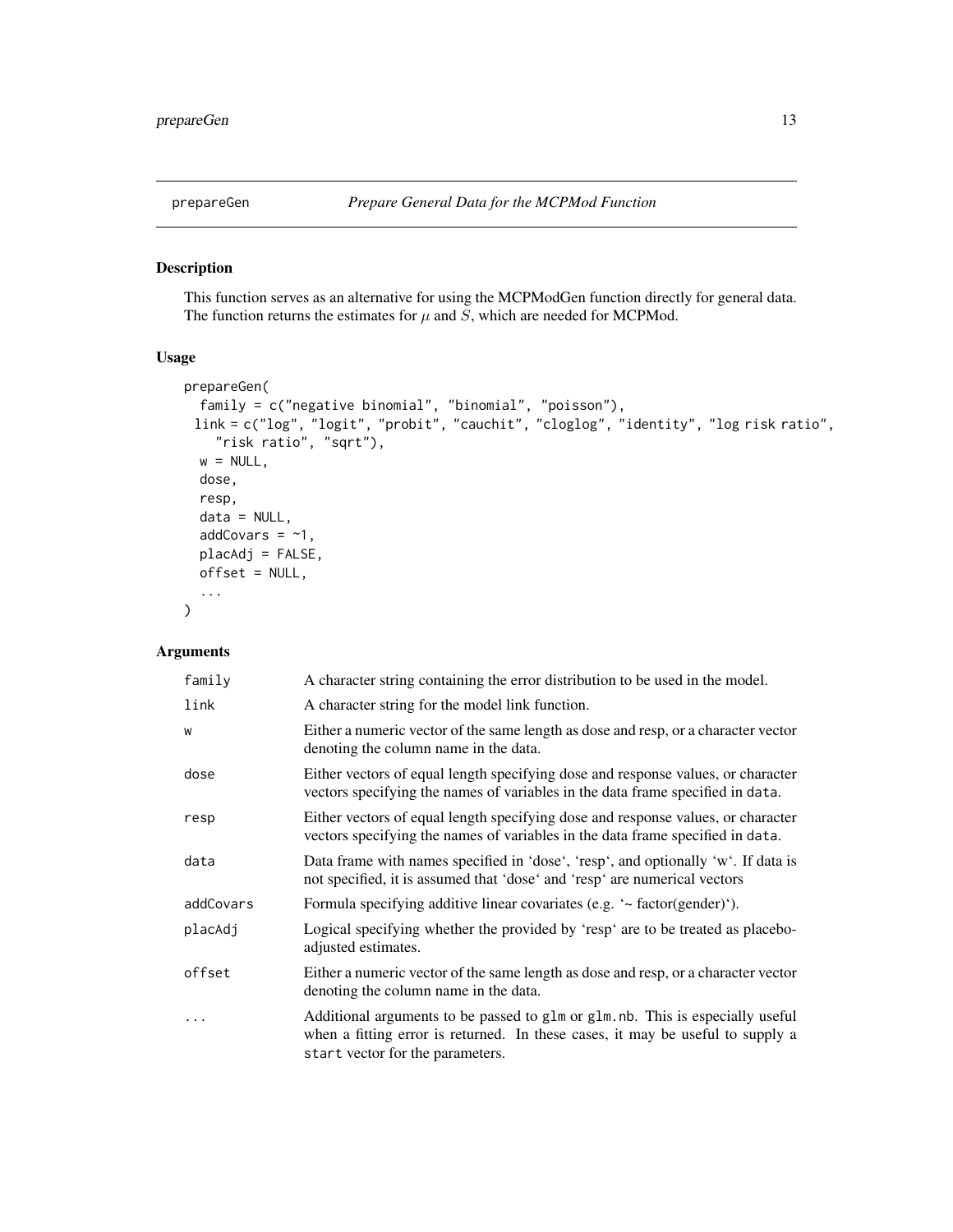#### Value

A list containing the  $\mu$  vector and  $S$  matrix.

#### Examples

```
# Analyze the binary migraine data from the DoseFinding package.
data(migraine)
models = Mods(linear = NULL, emax = 1, quadratic = c(-0.004), doses = migraine$dose)
# Now analyze using binomial weights
PFrate <- migraine$painfree/migraine$ntrt
migraine$pfrat = migraine$painfree / migraine$ntrt
muS = prepareGen("binomial", "logit", w = "ntrt", dose = "dose",
                 resp = "pfrat", data = migraine)
## Look at the elements of muS
muS
MCPMod(muS$data$dose, muS$data$resp, models = models, S = muS$S,
       type = "general", selModel = "aveAIC", Delta = 0.2)
```
<span id="page-13-1"></span>sampSizeMCTGen *Sample Size Calculations (General Case)*

#### Description

This function build on the sampSizeMCT function in the DoseFinding package, allowing the procedure to work with the powMCTGen function for the general case.

#### Usage

```
sampSizeMCTGen(
  family = c("negative binomial", "binomial", "poisson"),
  link = c("log", "logit", "probit", "cauchit", "cloglog", "log risk ratio",
    "risk ratio"),
  modelPar = NULL,
  theoResp = NULL,
  doses = NULL,upperN,
  lowerN = floor(upperN/2),
 Ntype = c("arm", "total"),alRatio = NULL,
  altModels,
  alpha = 0.025,
 power = 0.8,
  sumFct = c("min", "mean", "max"),
 verbose = FALSE,
  tol = 0.001
)
```
<span id="page-13-0"></span>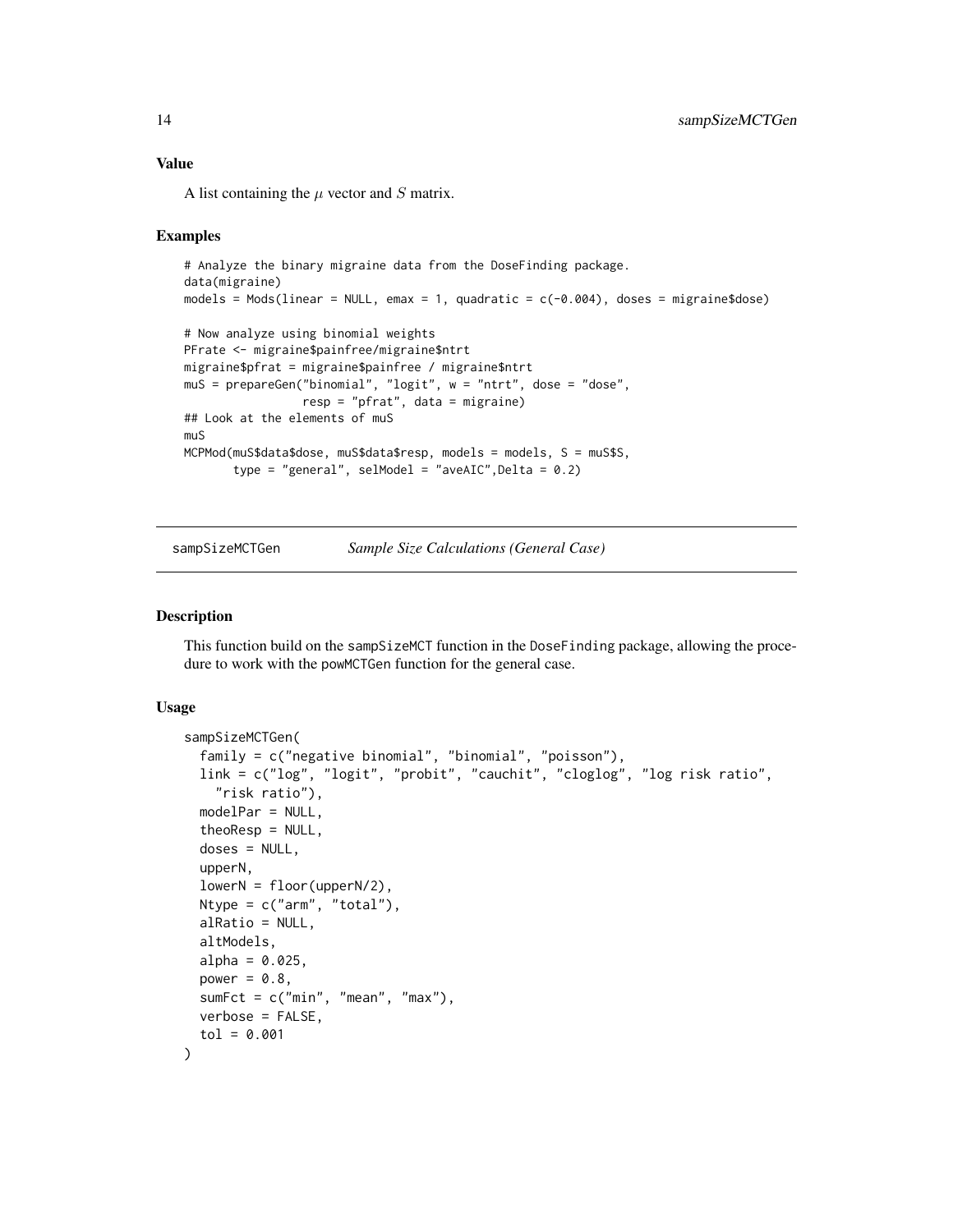#### <span id="page-14-0"></span>Arguments

| family         | A character string containing the error distribution to be used in the model.                                                                                                                                                                  |
|----------------|------------------------------------------------------------------------------------------------------------------------------------------------------------------------------------------------------------------------------------------------|
| link           | A character string for the model link function.                                                                                                                                                                                                |
| modelPar       | A numeric vector containing the additional parameters for the family argument.<br>If the family is negative binomial, the dispersion parameter should be supplied.<br>If the family is binomial, no model parameter should be supplied.        |
| theoResp       | A numerical vector of theoretical response values, on the transformed scale (e.g.<br>on the log-scale for the negative binomial family). This should be the same<br>length as the doses argument.                                              |
| doses          | A numerical vector of doses, corresponding to the theoretical response values<br>provided.                                                                                                                                                     |
| upperN, lowerN | Upper and lower bound for the power sample size. lowerN defaults to floor (upperN/2).                                                                                                                                                          |
| Ntype          | One of "arm", "total", or 'actual". See documentation for Ntype in powMCT<br>for descriptions of "arm" and 'total". For "actual", the nSample should be a<br>numerical vector containing the actual patient allocation for each dose provided. |
| alRatio        | A numeric vector specifying the ratios between the patient allocation for the<br>specified doses.                                                                                                                                              |
| altModels      | An object of class Mods, defining the mean vectors under which the power<br>should be calculated.                                                                                                                                              |
| alpha          | A numeric value specifying the significance level                                                                                                                                                                                              |
| power          | A numeric value specifying the power power of sumFct                                                                                                                                                                                           |
| sumFct         | Either an included character vector or a function that combines the power values<br>under the different alternative into one value.                                                                                                            |
| verbose        | A logical specifying whether the patient allocation should be printed, in addition<br>to the results.                                                                                                                                          |
| tol            | A positive numeric value specifying the tolerance level for the bisection search<br>algorithm. Bisection is stopped if the targFunc value is within tol of power.                                                                              |

#### Value

Numeric containing the calculated power values

#### Examples

```
dose.vec = c(0, 5, 10, 20, 30, 40)
models.full = Mods(doses = dose.vec, linear = NULL,
      sigEmax = rbind(c(9, 2), c(6, 3)),emax = 0.8,
      quadratic = -0.02,
      placeff = 0, maxEff = 2)## Now we can calculate the sample sizes needed in order to achieve a certain power
sampSizeMCTGen("negative binomial", "log", modelPar = 0.1, upperN = 50, Ntype = "arm",
      altModels = models.full, alpha = 0.05, sumFct = "min", power = 0.8)
```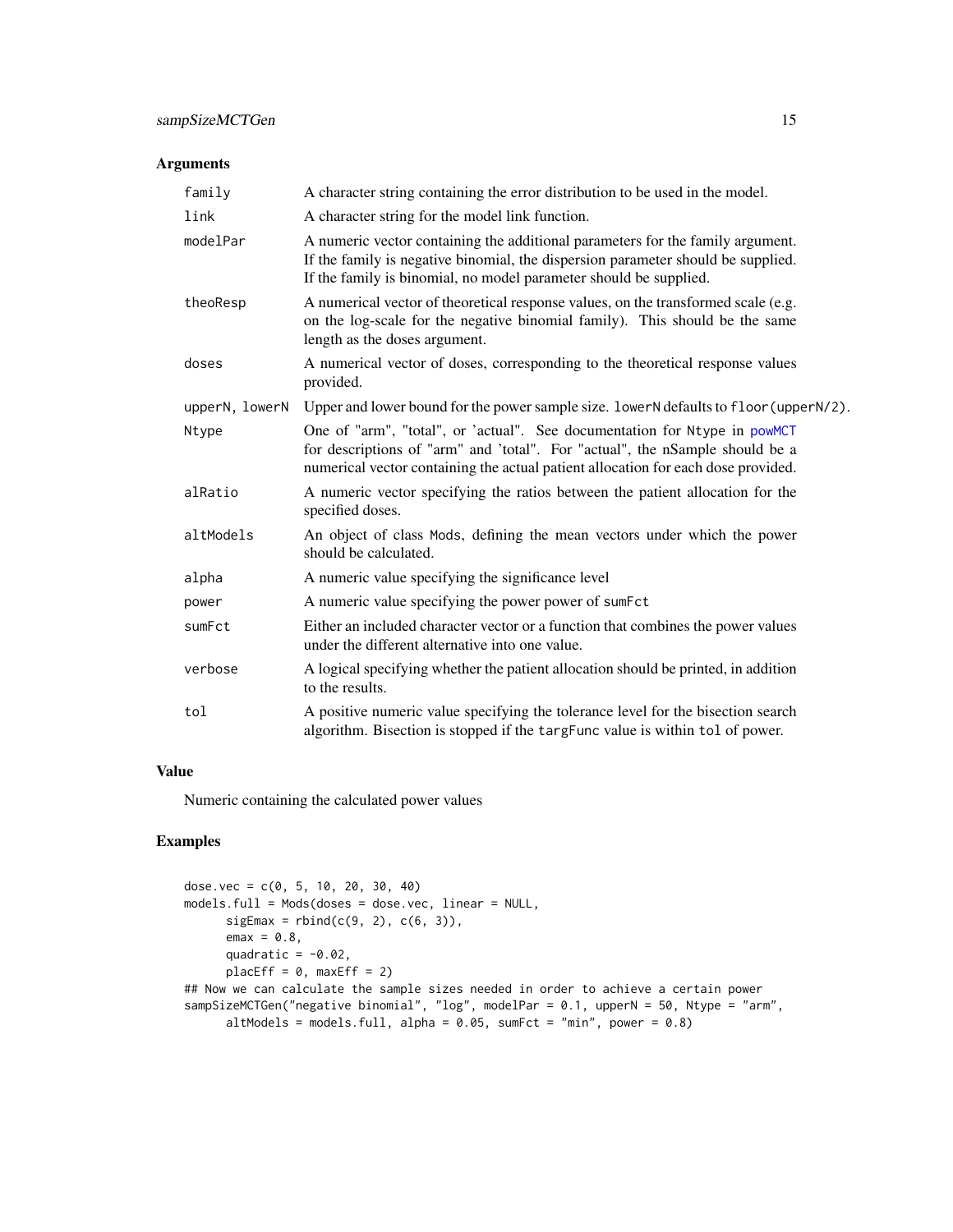#### <span id="page-15-1"></span><span id="page-15-0"></span>Description

For non-canonical links, simulating the covariance matrix is sometimes the easiest way to get an estimate of the covariance matrix. Even for the canonical links, simulating the covariance matrix may be desirable, as theoretical covariance matrices are based off of asymptotic properties which may not hold for small sample sizes.

#### Usage

```
simS(
  doses,
  resp,
  nSample,
 Ntype = c("arm", "total", "actual"),
  nSim = 1000,
  alRatio = NULL,
  family,
  link,
 modelPar = NULL,
 placEff = NULL,
  verbose = FALSE
)
```

| doses   | A numerical vector of doses, corresponding to the theoretical response values<br>provided.                                                                                                                                                     |
|---------|------------------------------------------------------------------------------------------------------------------------------------------------------------------------------------------------------------------------------------------------|
| resp    | A numeric vector of response values corresponding to the doses. This should be<br>on the link scale (e.g. resp should be on the log-scale if using the log-link).                                                                              |
| nSample | An integer if Ntype is "arm" or "total", or a numerical vector of patient alloca-<br>tions for each arm if Ntype is "actual".                                                                                                                  |
| Ntype   | One of "arm", "total", or 'actual". See documentation for Ntype in powMCT<br>for descriptions of "arm" and 'total". For "actual", the nSample should be a<br>numerical vector containing the actual patient allocation for each dose provided. |
| nSim    | An integer specifying the number of simulations used to estimate the covariance<br>matrix.                                                                                                                                                     |
| alRatio | Vector describing the relative patient allocations to the dose groups up to pro-<br>portionality, e.g. rep(1, length(doses)) corresponds to balanced allocations.                                                                              |
| family  | A character string containing the error distribution to be used in the model.                                                                                                                                                                  |
| link    | A character string specifying the link to be using when modeling the glm.                                                                                                                                                                      |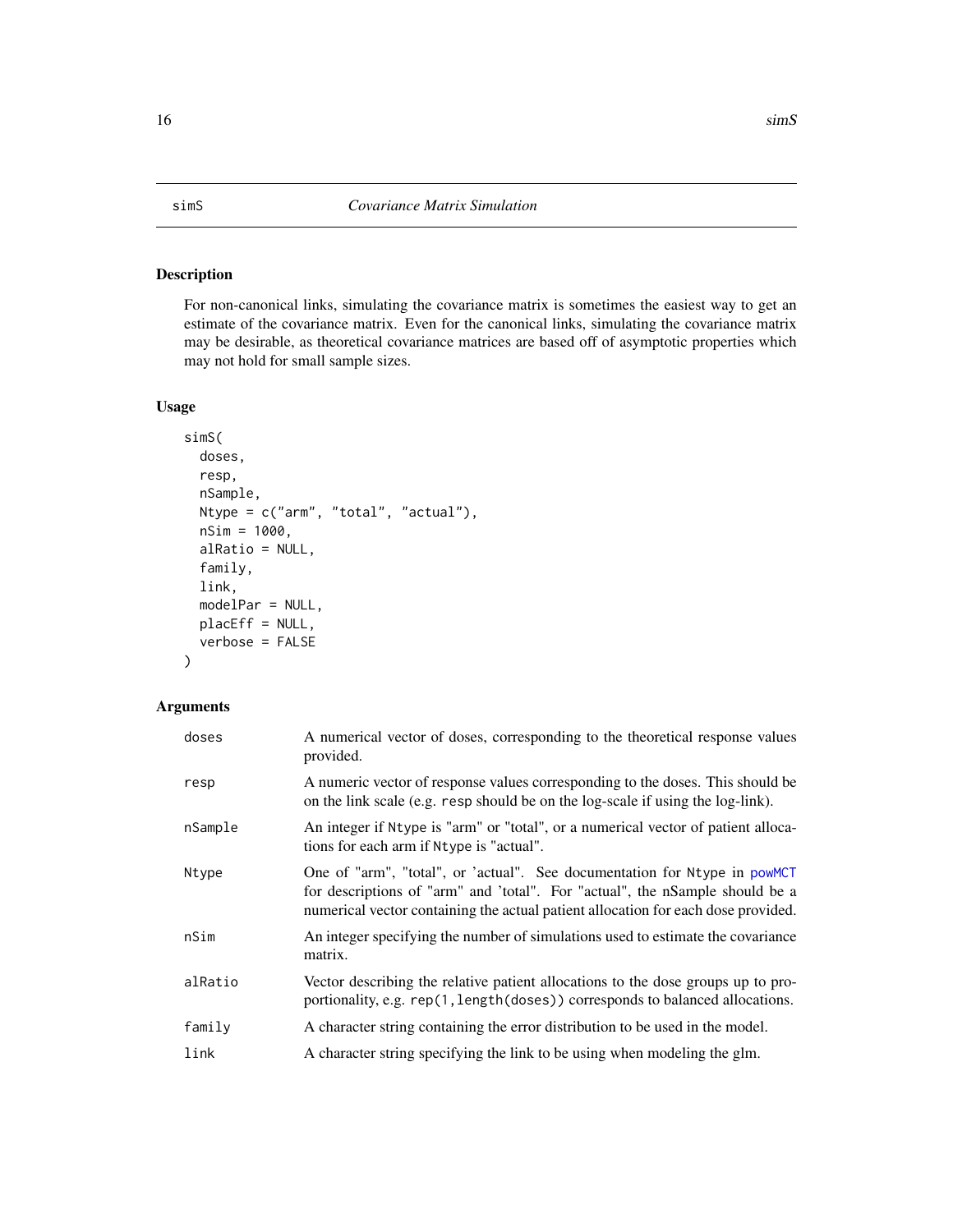#### $\sin S$  17

| modelPar | A numeric vector containing the additional parameters for the family argument.<br>If the family is negative binomial, the dispersion parameter should be supplied. |
|----------|--------------------------------------------------------------------------------------------------------------------------------------------------------------------|
|          | If the family is binomial, no model parameter should be supplied.                                                                                                  |
| placEff  | A numeric value specifying the mean response at the placebo This is required if<br>$link = "risk ratio"$ or "log risk ratio" and ignored otherwise.                |
| verbose  | A logical specifying whether the patient allocation should be printed, in addition<br>to the results.                                                              |

#### Value

Numeric containing the estimated covariance matrix.

### Examples

```
data(migraine)
models = Mods(linear = NULL, emax = 1, quadratic = c(-0.004), doses = migraine$dose)
simS(migraine$dose, getResp(models)[,1], 30, "arm", 10, family = "binomial",
    link = "logit", verbose = TRUE)
```